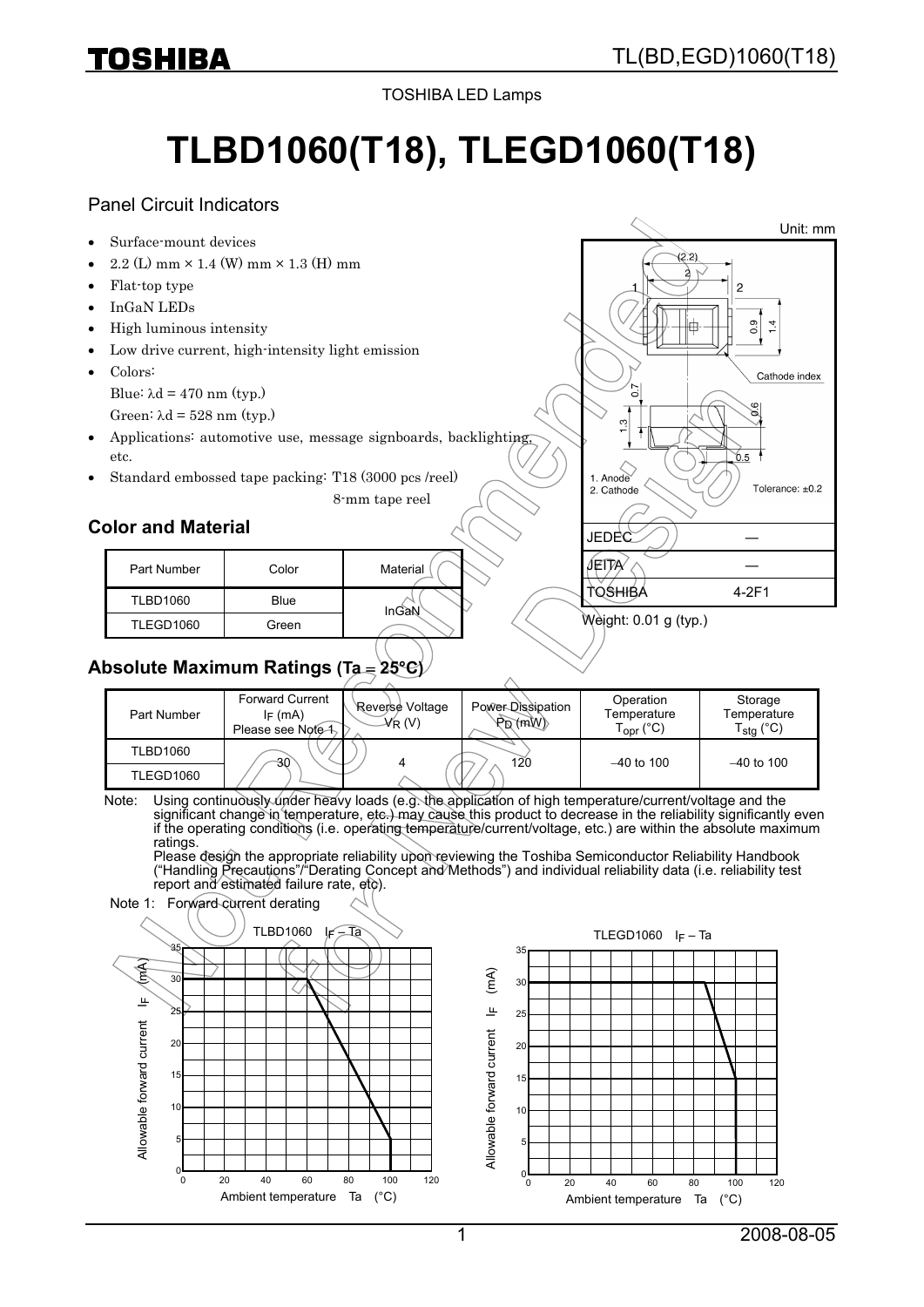#### **Electrical Characteristics (Ta** = **25°C)**

| Part Number     |     | Forward Voltage VF | Reverse Current I <sub>R</sub> |     |     |    |
|-----------------|-----|--------------------|--------------------------------|-----|-----|----|
|                 | Min | Typ.               | Max                            | IF. | Max | VŖ |
| <b>TLBD1060</b> | 2.7 | 3.3                | 4.0                            | 20  | 10  |    |
| TLEGD1060       | 2.7 | 3.3                | 4.0                            |     |     |    |
| Unit            |     |                    |                                | mA  | uΑ  |    |

# **Optical Characteristics–1 (Ta** = **25°C)**

| Part Number     |     |      | Luminous Intensity $I_V$ | Available Iv rank<br>(Note2) |              |
|-----------------|-----|------|--------------------------|------------------------------|--------------|
|                 | Min | Typ. | Max                      | ΙF                           |              |
| <b>TLBD1060</b> | 25  | 60   | 125                      | 20                           | NA / PA / QA |
| TLEGD1060       | 63  | 150  | 320                      | 20                           | QA / RA / SA |
| Unit            |     | mcd  |                          | mA                           |              |

Note 2: The specification as following table is used for Iv classification of LEDs in Toshiba facility. Each reel includes the same rank LEDs. Let the delivery ratio of each rank be unquestioned.

| $I_V$ rank  |     |     |  |  |  |  |
|-------------|-----|-----|--|--|--|--|
| Rank symbol | Min | Max |  |  |  |  |
| <b>NA</b>   | 25  | 50  |  |  |  |  |
| PA          | 40  | 80  |  |  |  |  |
| QA          | 63  | 125 |  |  |  |  |
| <b>RA</b>   | 100 | 200 |  |  |  |  |
| <b>SA</b>   | 160 | 320 |  |  |  |  |
| Unit        | mcd | mćd |  |  |  |  |
|             |     |     |  |  |  |  |

# **Optical Characteristics–2 (Ta**  $\neq$  **25°C)**

|                  |     |                                            |     |      | Emission Spectrum |                                    |     |    |
|------------------|-----|--------------------------------------------|-----|------|-------------------|------------------------------------|-----|----|
| Part Number      |     | Reak Emission<br>Wavelength λ <sub>p</sub> |     | Δλ   |                   | Dominant-Wavelength λ <sub>d</sub> |     | ΙF |
|                  | Min | Typ)                                       | Max | Typ. | Min.              | Tур.                               | Max |    |
| <b>TLBD1060</b>  |     | 468                                        |     | 25   | 463               | 470                                | 477 | 20 |
| <b>TLEGD1060</b> |     | 518                                        |     | 35   | 518               | 528                                | 538 |    |
| Unit             |     | nm                                         |     | nm   |                   | nm                                 |     | mA |
|                  |     |                                            |     |      |                   |                                    |     |    |

Note 3: Caution

ESD withstand voltage according to MIL STD 883D, Method 3015.7 : ≥1000 V

When handling this LED, take the following measures to prevent the LED from being damaged or otherwise adversely affected.

- 1) Use a conductive tablemat and conductive floor mat, and ground the workbench and floor.
- 2) Operators handling laser diodes must be grounded via a high resistance (about 1 MΩ). A conductive strap is good for this purpose.

3) Ground all tools including soldering irons.

This product is designed as a general display light source usage, and it has applied the measurement standard that matched with the sensitivity of human's eyes. Therefore, it is not intended for usage of functional application (ex. Light source for sensor, optical communication and etc) except general display light source.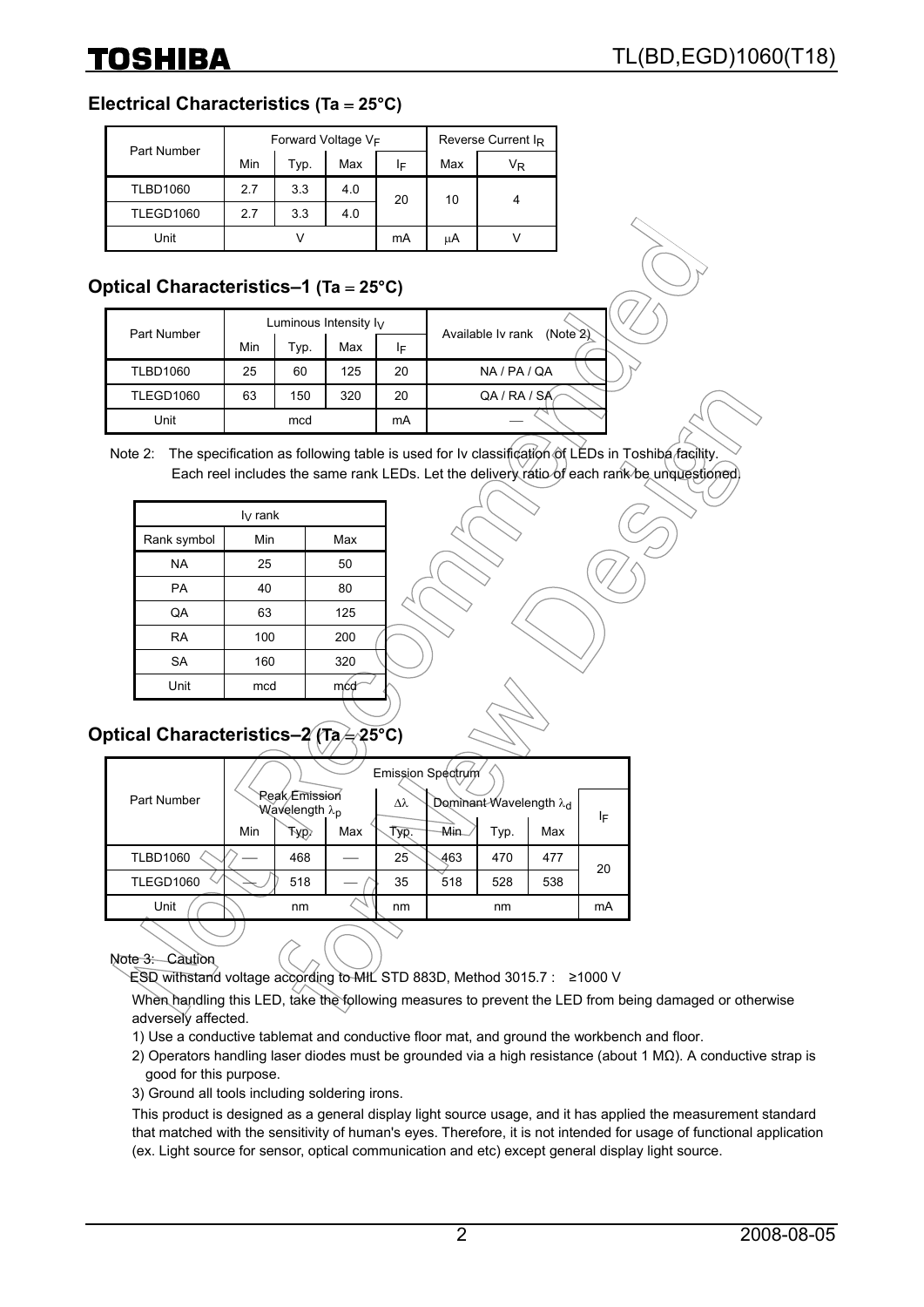### **TLBD1060**

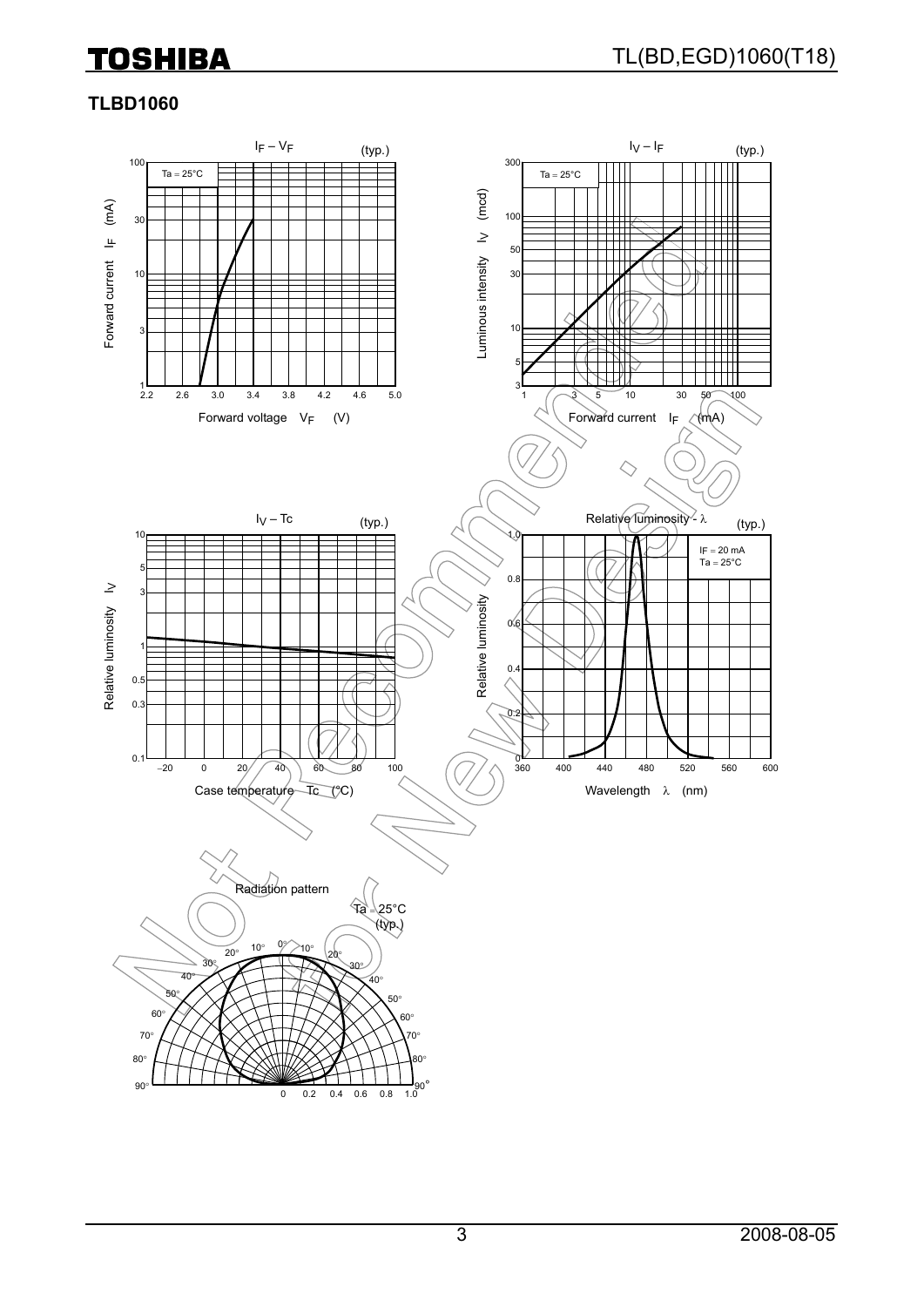# **TLEGD1060**

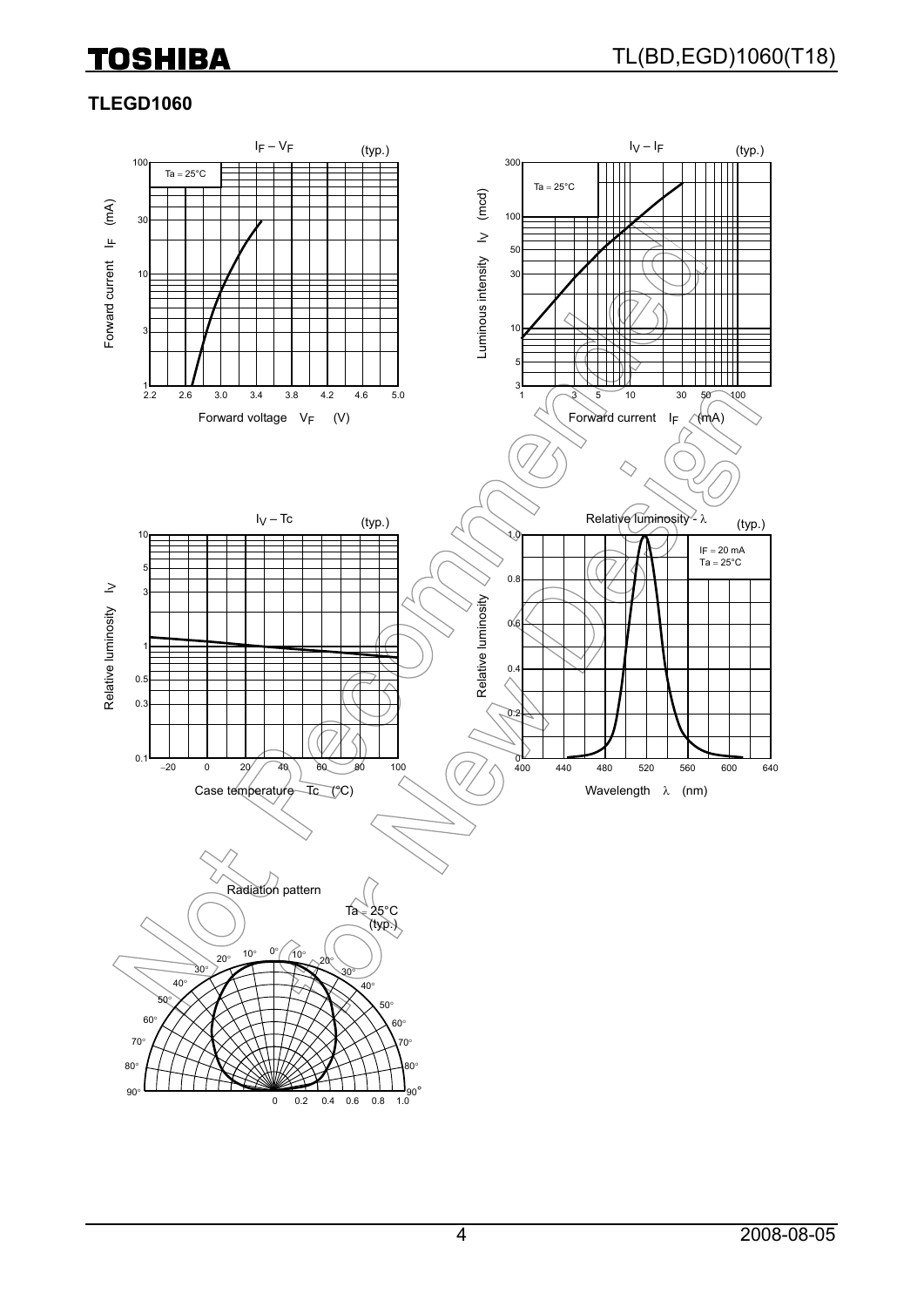# **Packaging**

These LED devices are packed in an aluminum envelope with a silica gel and a moisture indicator to avoid moisture absorption. The optical characteristics of the devices may be affected by exposure to moisture in the air before soldering and they should therefore be stored under the following conditions:

- 1. This moisture proof bag may be stored unopened within 12 months at the following conditions. Temperature: 5°C to 30°C Humidity: 90% (max)
- 2. After opening the moisture proof bag, the devices should be assembled within 168 hours in an environment of 5°C to 30°C/60% RH or below.
- 3. If upon opening, the moisture indicator card shows humidity 30% or above (Color of indication changes to pink) or the expiration date has passed, the devices should be baked in taping with reel. After baking, use the baked devices within 72 hours, but perform baking only once. Baking conditions: 60±5°C, for 12 to 24 hours.

Expiration date: 12 months from sealing date, which is imprinted on the same side as this label affixed. 4. Repeated baking can cause the peeling strength of the taping to change, then leads to trouble in mounting.

- Furthermore, prevent the devices from being destructed against static electricity for baking of it.
- 5. If the packing material of laminate would be broken, the hermeticity would deteriorate. Therefore, do not throw or drop the packed devices.

# **Mounting Method**

#### **Soldering**

• Reflow soldering Temperature profile for Pb soldering (example)

Temperature profile for Pb-free soldering (example)



- The products are evaluated using above reflow soldering conditions. No additional test is performed exceed the condition (i.e. the condition more than  $(*)$ MAX values) as a evaluation. Please perform reflow soldering under the above conditions.
- Please perform the first reflow soldering with reference to the above temperature profile and within 168 h of opening the package.
- Second reflow soldering In case of second reflow soldering should be performed within 168 h of the first reflow under the above conditions.
	- Storage conditions before the second reflow soldering: 30°C, 60% RH (max)
- Make any necessary soldering corrections manually. (only once at each soldering point) Soldering iron: 25 W Temperature: 300°C or less

Time: within 3 s

• Do not perform wave soldering.

#### **Recommended Soldering Pattern**



Unit: mm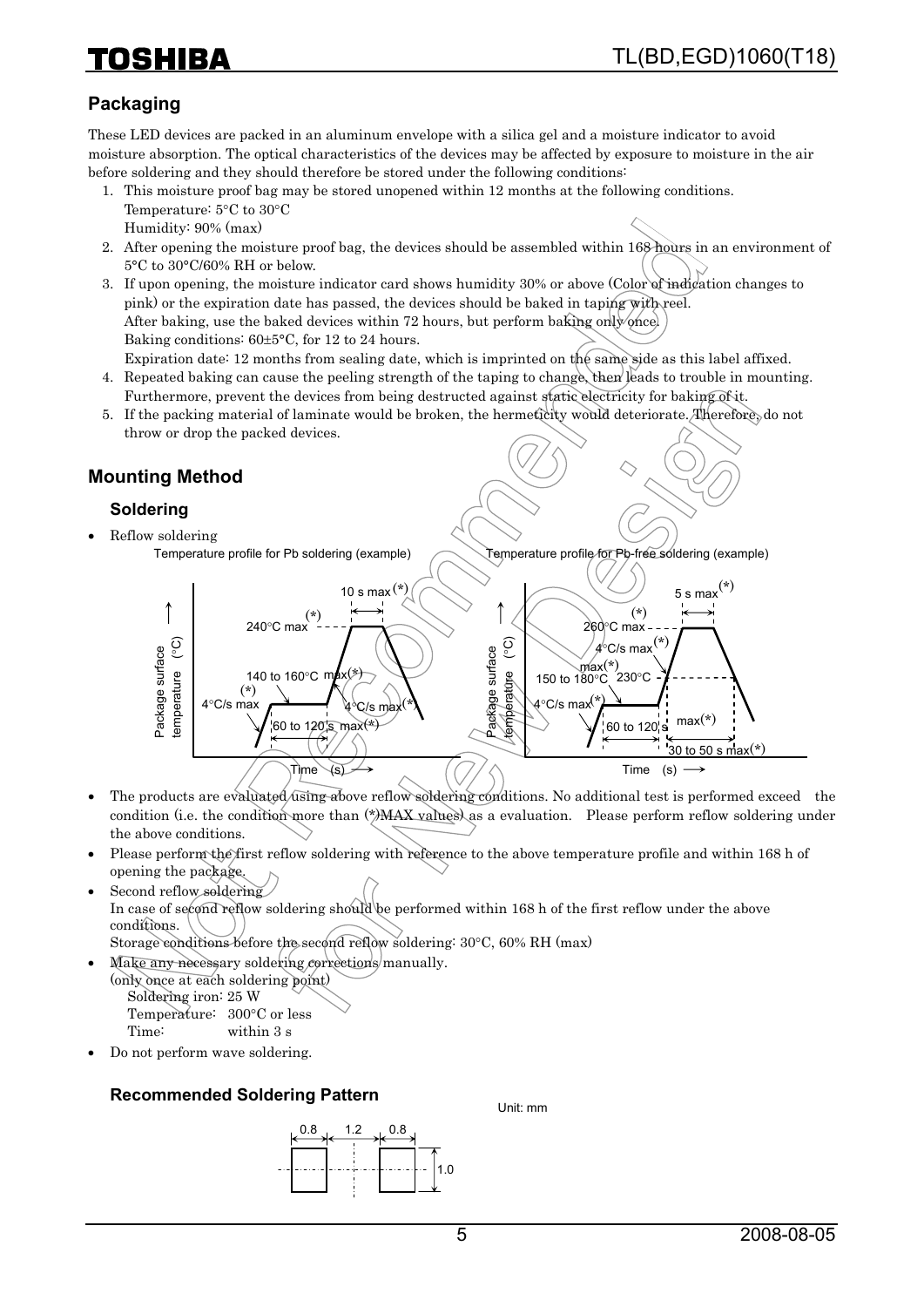Unit: mm

#### **Cleaning**

**TOSHIBA** 

When cleaning is required after soldering, Toshiba recommends the following cleaning solvents. It is confirmed that these solvents have no effect on semiconductor devices in our dipping test (under the recommended conditions). In selecting the one for your actual usage, please perform sufficient review on washing condition, using condition and etc.

 ASAHI CLEAN AK-225AES: (made by ASAHI GLASS) KAO CLEAN THROUGH 750H: (made by KAO)

PINE ALPHA ST-100S: (made by ARAKAWA CHEMICAL)

#### **Precautions When Mounting**

Do not apply force to the plastic part of the LED under high-temperature conditions. To avoid damaging the LED plastic, do not apply friction using a hard material. When installing the PCB in a product, ensure that the device does not come into contact with other cmponents.

#### **Tape Specifications**

#### **1. Product Number Format**

The type of package used for shipment is denoted by a symbol suffix after the product number. The method of classification is as below. (this method, however does not apply to products whose electrical characteristics differ from standard Toshiba specifications)

- (1) Tape Type: T18 (4-mm pitch)
- (2) Example

TLBD1060 (T18) Tape type Toshiba product No.

#### **2. Tape Dimensions**

|        |           |           |                  | →         | UIIII. IIIIII |
|--------|-----------|-----------|------------------|-----------|---------------|
| Symbol | Dimension | Tóleiance | Symbol           | Dimension | Tolerance     |
| D      | 1.5       | $+0.1/-0$ | $\mathbb{P}_{2}$ | 2.0       | $\pm 0.05$    |
| E      | 1.75      | ±0.1      | W                | 8.0       | ±0.2          |
| $P_0$  | 4.0       | ±0.1      | P                | 4.0       | ±0.1          |
|        | 0.2       | ±0.05     | A <sub>0</sub>   | 1.5       | ±0.1          |
| F      | 3/5       | ±0.05     | $B_0$            | 2.5       | ±0.1          |
| $D_1$  |           | ±Ø√l      | $K_0$            | 1.5       | ±0.1          |
|        |           |           |                  |           |               |

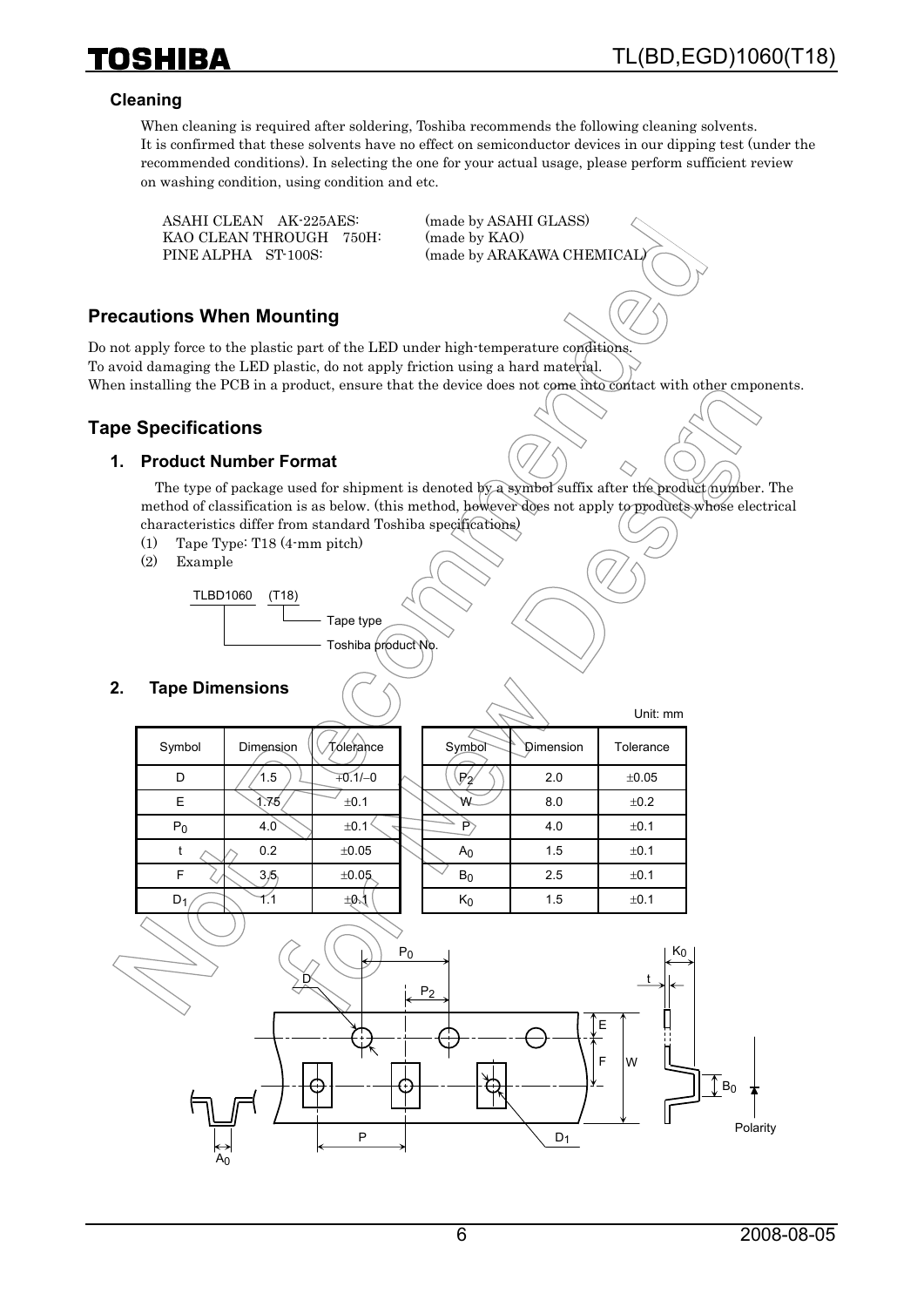#### **3. Reel Dimensions**

Unit: mm



Note 1: Empty trailer section Note 2: Empty leader section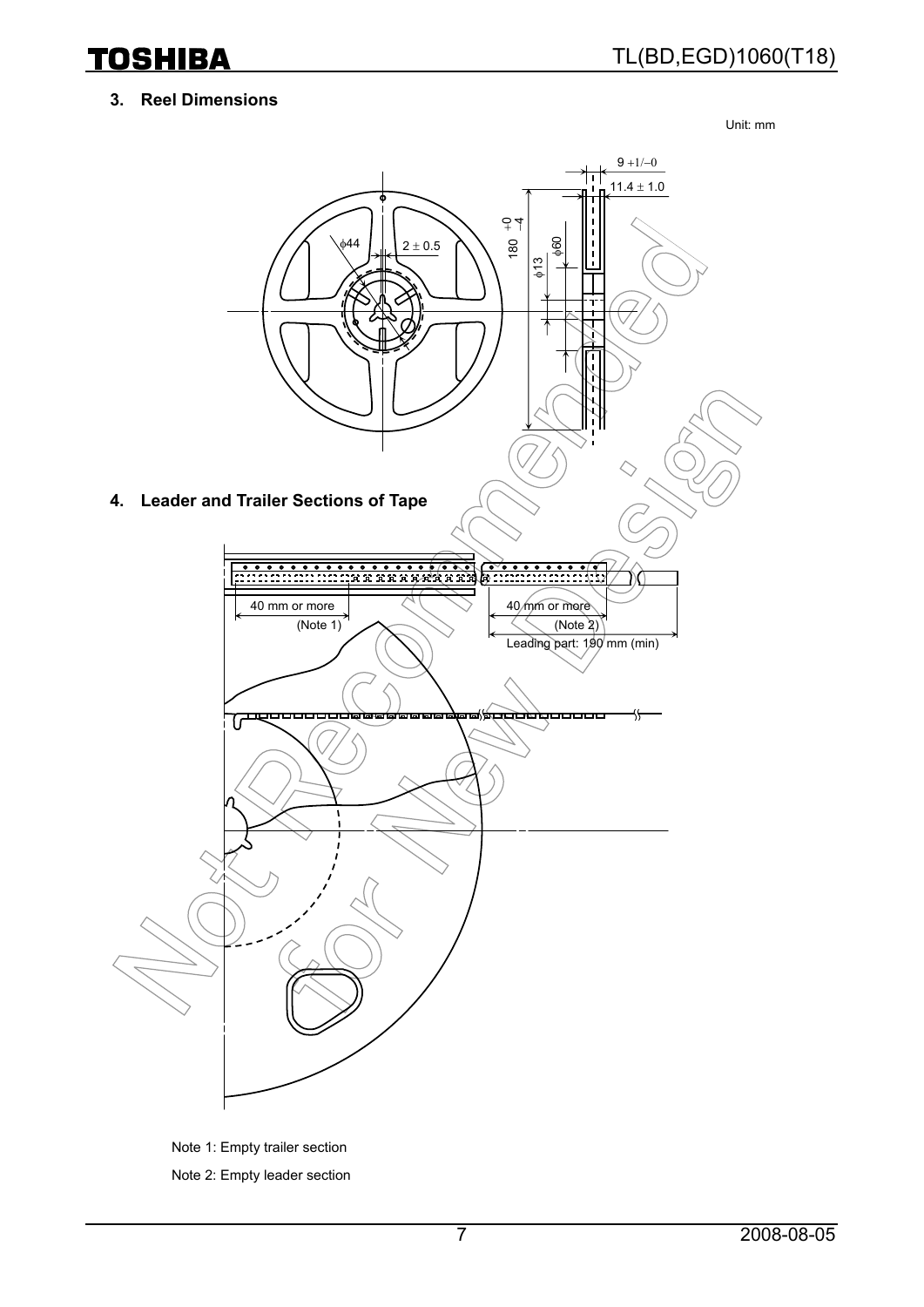#### **5. Packing Display**

(1) Packing quantity

| Reel   | $3,000$ pcs |
|--------|-------------|
| Carton | 15,000 pcs  |

(2) Packing form: Each reel is sealed in an aluminum pack with silica gel.

#### **6. Label Format**

(1) Example: TLBD1060 (T18)



 $\epsilon$ ) The aluminum package in which the reel is supplied also has the label attached to center of one side.